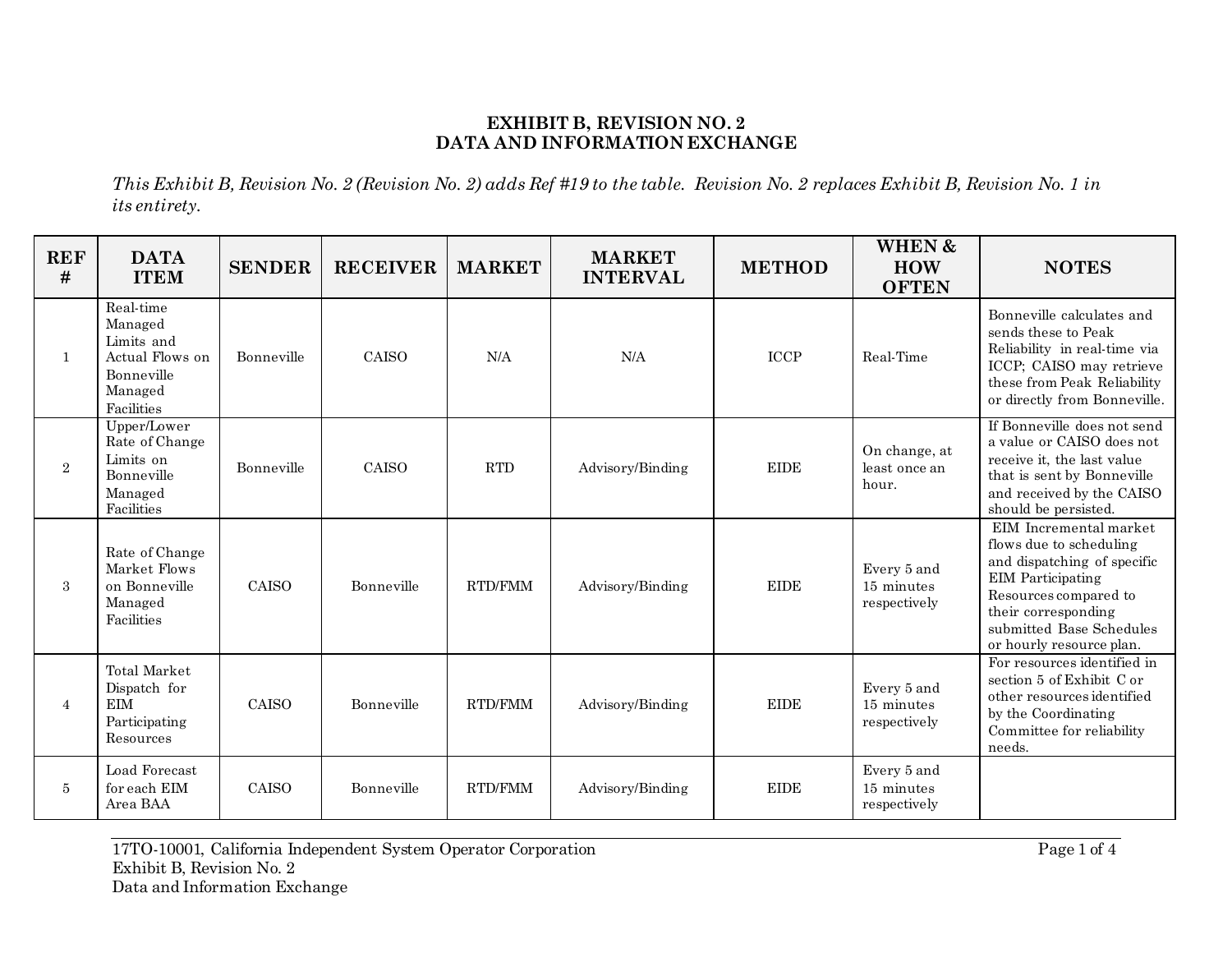| <b>REF</b><br># | <b>DATA</b><br><b>ITEM</b>                                                                                                               | <b>SENDER</b> | <b>RECEIVER</b> | <b>MARKET</b>  | <b>MARKET</b><br><b>INTERVAL</b> | <b>METHOD</b>                                          | WHEN &<br><b>HOW</b><br><b>OFTEN</b>      | <b>NOTES</b>                                                                                                                                         |
|-----------------|------------------------------------------------------------------------------------------------------------------------------------------|---------------|-----------------|----------------|----------------------------------|--------------------------------------------------------|-------------------------------------------|------------------------------------------------------------------------------------------------------------------------------------------------------|
| 6               | Adjusted Net<br>Scheduled<br>Interchange for<br>each EIM Area<br><b>BAA</b>                                                              | CAISO         | Bonneville      | <b>RTD/FMM</b> | Advisory/Binding                 | <b>EIDE</b>                                            | Every 5 and<br>15 minutes<br>respectively |                                                                                                                                                      |
| $\overline{7}$  | Resource Status<br>for EIM<br>Participating<br>Resources                                                                                 | CAISO         | Bonneville      | <b>RTD</b>     | Advisory/Binding                 | <b>EIDE</b>                                            | Every 5 minutes                           | For resources identified in<br>section 5 of Exhibit C or<br>other resources identified<br>by the Coordinating<br>Committee for reliability<br>needs. |
| 8               | Generation<br>Shift Factor for<br>EIM<br>Participating<br>Resources for<br>each Bonneville<br>Managed<br>Facility                        | CAISO         | Bonneville      | <b>RTD</b>     | Binding                          | <b>EIDE</b>                                            | Every 5 minutes                           | For resources identified in<br>section 5 of Exhibit C or<br>other resources identified<br>by the Coordinating<br>Committee for reliability<br>needs. |
| 9               | Upper/Lower<br>Rate of Change<br>Limits that<br>CAISO is<br>enforcing in<br>RTD                                                          | CAISO         | Bonneville      | <b>RTD</b>     | Advisory/Binding                 | <b>EIDE</b>                                            | Every 5 minutes                           | Allows Bonneville to verify<br>that CAISO has received<br>the Upper/Lower Rate of<br>Change Limits that are<br>actively being enforced.              |
| 10              | <b>EIM</b> Transfers<br>between EIM<br>Area BAAs                                                                                         | CAISO         | Bonneville      | RTD/FMM        | Advisory/Binding                 | <b>EIDE</b>                                            | Every 5 and<br>15 minutes<br>respectively |                                                                                                                                                      |
| 11              | <b>EIM</b><br>Incremental<br>Flow for each<br>Bonneville<br>Managed<br>Facility and<br>facilities listed<br>in section 3 of<br>Exhibit C | CAISO         | Bonneville      | <b>RTD/FMM</b> | Advisory/Binding                 | EIDE or other<br>standard<br>communication<br>protocol | Every 5 and<br>15 minutes<br>respectively | Per section 5.1 of this<br>Agreement.                                                                                                                |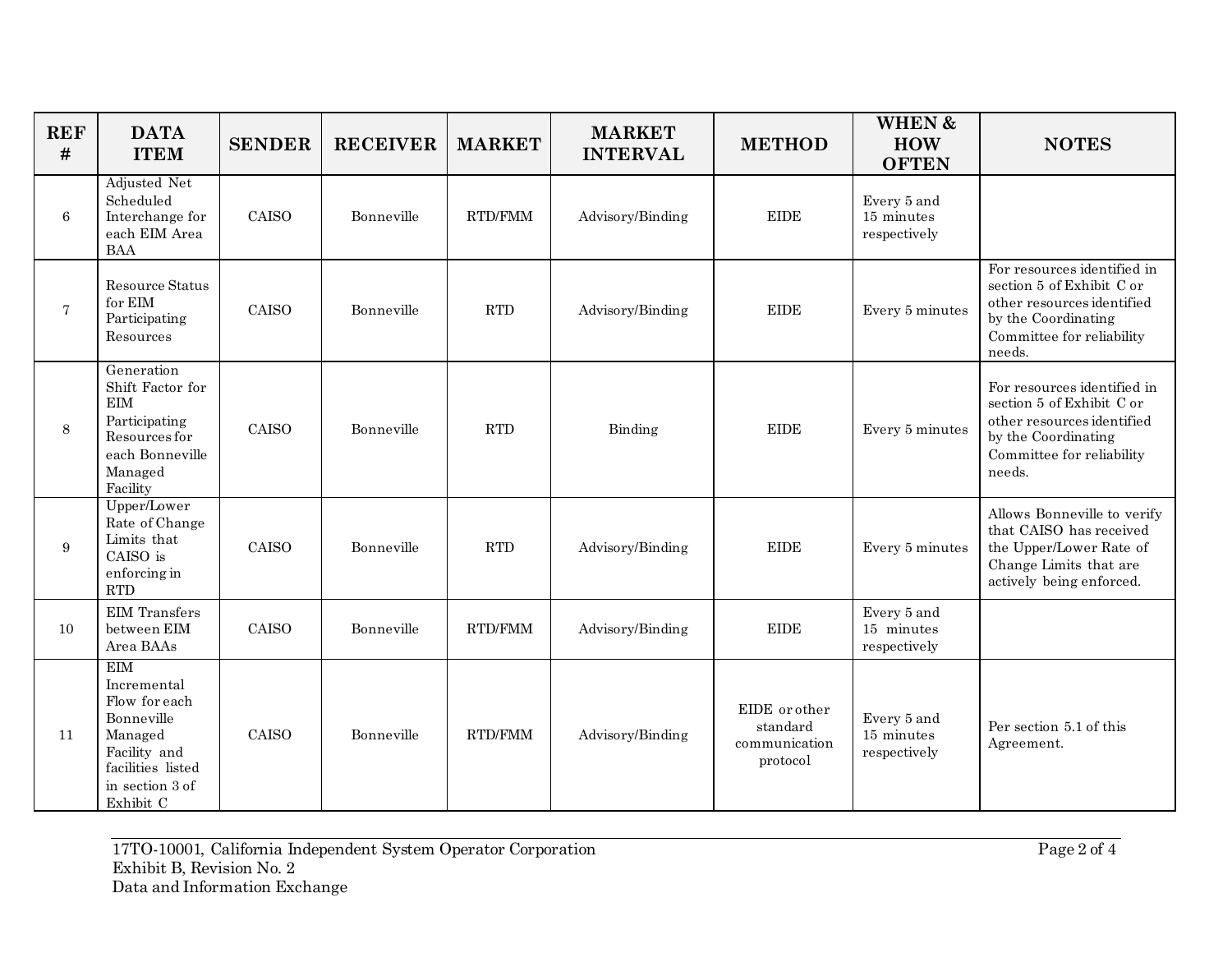| <b>REF</b><br># | <b>DATA</b><br><b>ITEM</b>                                                                                                             | <b>SENDER</b> | <b>RECEIVER</b> | <b>MARKET</b>  | <b>MARKET</b><br><b>INTERVAL</b> | <b>METHOD</b>                                          | <b>WHEN &amp;</b><br><b>HOW</b><br><b>OFTEN</b>                                 | <b>NOTES</b>                                                                                                                                                                                                                         |
|-----------------|----------------------------------------------------------------------------------------------------------------------------------------|---------------|-----------------|----------------|----------------------------------|--------------------------------------------------------|---------------------------------------------------------------------------------|--------------------------------------------------------------------------------------------------------------------------------------------------------------------------------------------------------------------------------------|
| 12              | EIM Area<br>Incremental<br>Flow for each<br>Bonneville<br>Managed<br>Facility and<br>facilities listed<br>in section 3 of<br>Exhibit C | CAISO         | Bonneville      | <b>RTD/FMM</b> | Advisory/Binding                 | EIDE or other<br>standard<br>communication<br>protocol | Every 5 and<br>15 minutes<br>respectively                                       | Per section 5.3 of this<br>Agreement.                                                                                                                                                                                                |
| 13              | EIM Area Total<br>Flow for each<br>Bonneville<br>Managed<br>Facility and<br>facilities listed<br>in section 3 of<br>Exhibit C          | CAISO         | Bonneville      | <b>RTD/FMM</b> | Advisory/Binding                 | EIDE or other<br>standard<br>communication<br>protocol | Every 5 and<br>15 minutes<br>respectively                                       | Per section 5.3 of this<br>Agreement.                                                                                                                                                                                                |
| 14              | EIM Area<br>Incremental<br>Flow Limit                                                                                                  | Bonneville    | CAISO           | <b>RTD/FMM</b> | Advisory/Binding                 | EIDE or other<br>standard<br>communication<br>protocol | Per the<br>conditions listed<br>in section 5.2 of<br>the Agreement.             | For each Bonneville<br>Managed Facility, subject<br>to section 5.2 of this<br>Agreement.                                                                                                                                             |
| 15              | EIM Area<br>Incremental<br>Flow Limit<br>active in RTD                                                                                 | CAISO         | Bonneville      | <b>RTD/FMM</b> | Advisory/Binding                 | EIDE or other<br>standard<br>communication<br>protocol | Every 5 and<br>15 minutes<br>respectively                                       | For each Bonneville<br>Managed Facility, subject<br>to section 5.2 of this<br>Agreement. This allows<br>Bonneville to verify that<br>CAISO has received the<br>EIM Area Incremental<br>Flow Limit and is actively<br>being enforced. |
| 16              | EIM Area Total<br>Flow Limit                                                                                                           | Bonneville    | CAISO           | RTD/FMM        | Advisory/Binding                 | EIDE or other<br>standard<br>communication<br>protocol | Per the<br>conditions listed<br>in sections 5.3<br>and 5.4 of the<br>Agreement. | For each Bonneville<br>Managed Facility, subject<br>to section 5.3 of this<br>Agreement.                                                                                                                                             |